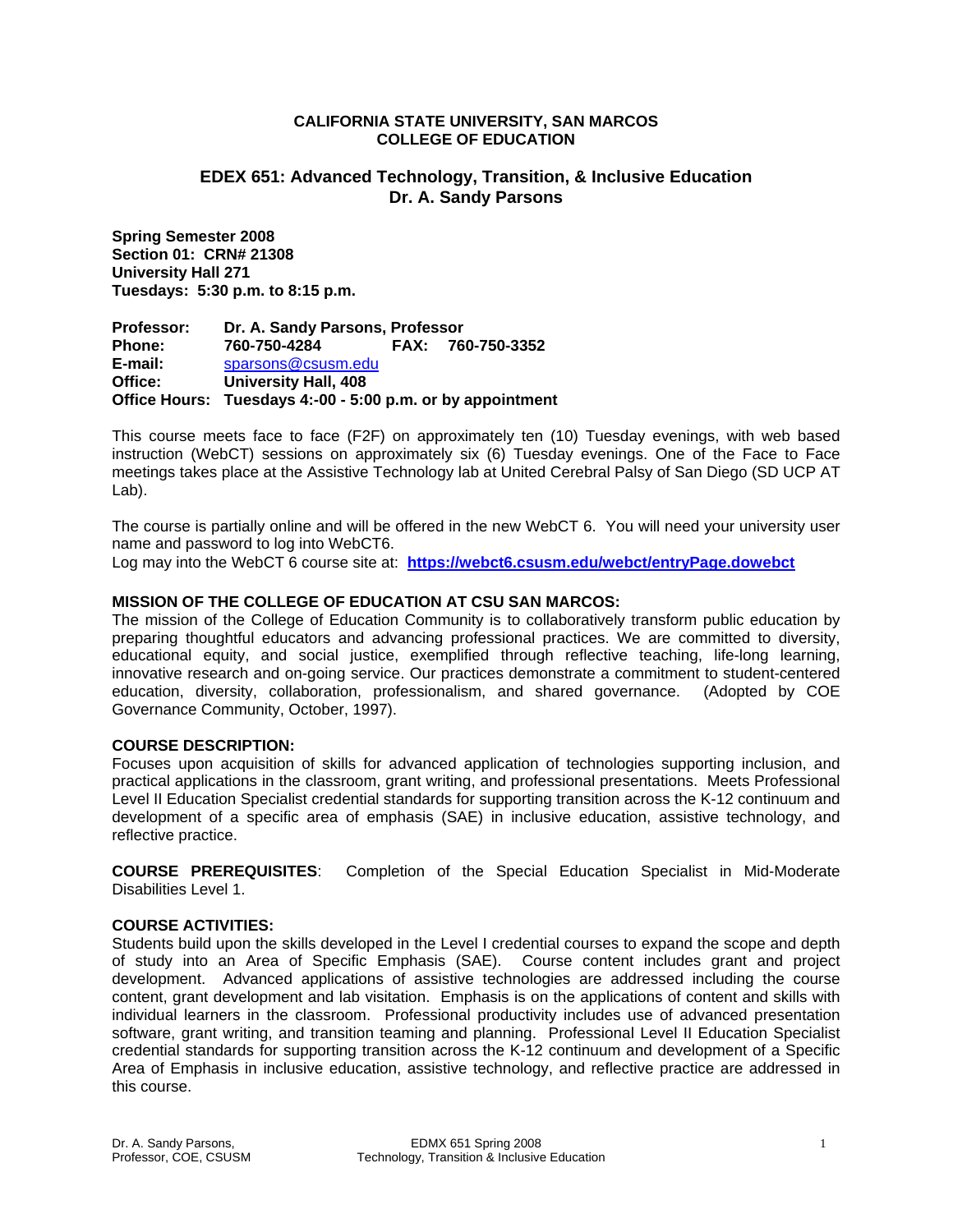# **REQUIRED TEXT AND MATERIALS:**

**Text:** 

#### **Required:**

Pierangelo, R., & Giuliani, G. A. (2004**).** *Transition services in special education: A practical approach.*  Pearson: Allyn Bacon**.** New York, NY. ISBN # 0-205-34569-7

## **Bound Reader: (Note: the bound reader may not be ready until the second week of class, I will send a course mail to let you know when it is available.)**

Parsons, S. Bound Reader for EDEX 651 (2006-07). This will be available at **CopyServe**. (760) 599- 9923, 754 South Rancho Santa Fe Blvd in the Citibank shopping center on the corner of Rancho Santa Fe and San Marcos Blvd. Easy entry is from San Marcos Blvd. just west of Rancho Santa Fe Rd.; turn right into the first driveway off San Marcos Blvd. just after Citibank, and make an immediate left. The Copy Serve store faces San Marcos Blvd.

#### **Recommended:**

American Psychological Association. (2001*). Publication manual of the American psychological association, fifth edition.* American Psychological Association, Washington, CD.

**University print card**. You will be required to submit hard print copies of lab assignments printed in the lab. You may purchase this card in the Kellogg Library on the  $2^{nd}$  floor (street level) near the Student Technology Help Desk (call 760-750-6505 for hours of operation). You may add money to the card on the 4th floor of University Hall, but you must have a card first in order to do this. **Having a print card is a requirement!**

**USB drive** for bringing documents into class for power point presentation and document sharing. **Please note that the lab in UH 271 does NOT have 3.5" or zip drives.**

## **AUTHORIZATION TO TEACH ENGLISH LEARNERS**

This credential program has been specifically designed to prepare teachers for the diversity of languages often encountered in California public school classrooms. The authorization to teach English learners is met through the infusion of content and experiences within the credential program, as well as additional coursework. Students successfully completing this program receive a credential with authorization to teach English learners.

(Approved by CCTC in SB 2042 Program Standards, August 02)

## **COLLEGE OF EDUCATION ATTENDANCE POLICY**

Due to the dynamic and interactive nature of courses in the College of Education, all students are expected to attend all classes and participate actively. At a minimum, students must attend more than 80% of class time, or s/he may not receive a passing grade for the course at the discretion of the instructor. Individual instructors may adopt more stringent attendance requirements. Should the student have extenuating circumstances, s/he should contact the instructor as soon as possible. *(Adopted by the COE Governance Community, December, 1997).* Those students coming to class late or returning from break late are penalized participation points.

# **STUDENTS WITH DISABILITIES REQUIRING REASONABLE ACCOMMODATIONS**

Students must be approved for services by providing appropriate and recent documentation to the Office of Disable Student Services (DSS). This office is located in Craven Hall 5205, and can be contacted by phone at (760) 750-4905, or TTY (760) 750-4909. Students authorized by DSS to receive reasonable accommodations should meet with their instructor during office hours or, in order to ensure confidentiality, in a more private setting.

# **ALL UNIVERSITY WRITING REQUIREMENT**

Every course at the university must have a writing requirement of at least 2500 words. The writing in this course is met via the Specific Area of Emphasis paper, the grant project, and the WebCT discussion board work.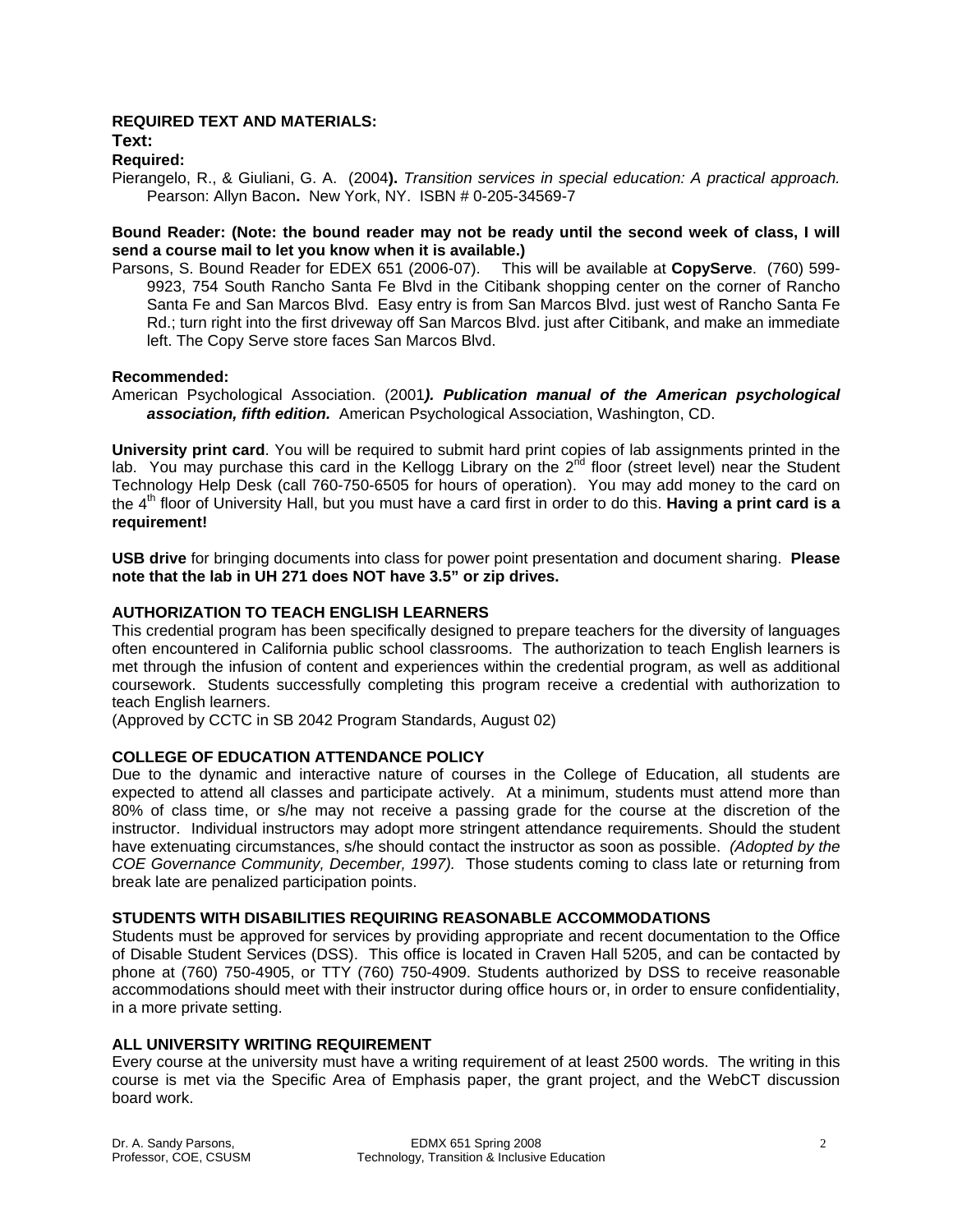# **TEACHER PERFORMANCE EXPECTATION (TPE) COMPETENCIES**

The course objectives, assignments, and assessments have been aligned with the (California Commission on Teacher Credentialing (CCTC) standards for the Special Education, Specialist Level II Credential. This course is designed to help teachers seeking a California teaching credential to develop the skills, knowledge, and attitudes necessary to assist schools and district in implementing effective programs for all students. The successful candidate will be able to merge theory and practice in order to realize a comprehensive and extensive educational program for all students. You will be required to formally address several CCTC standards for the Special Education, Specialist Level II Credential in this course: (these will be handed out in class).

# **CCTC LEVEL II STANDARDS:**

The table below indicates the CCTC Level II standards and levels of competence addressed by EDEX 651 and the level (i.e., knowledge, application) at which each standard is demonstrated.

## **Table of CTC Level II Standards and Levels of Competence**

| M/M/S | M/M/S | M/M/S | M/M | M/M | M/S | M/S |
|-------|-------|-------|-----|-----|-----|-----|
| 15    | 16    | 17    | 18  | 20  | 18  | 19  |
| K/A   | K/A   | K/A   | K/A | K/A | K/A | K/A |

**Key to Table**: (number indicates CCTC standard addressed)

| M/M/S<br>M/M<br>M/S<br>K<br>A | = Common Mild/ Moderate and Moderate/Severe Education Specialist Competency<br>= Mild/Moderate Education Specialist Competency<br>= Moderate/Severe Education Specialist Competency<br>= Competence at knowledge level<br>= Competence at application level                                                                                                           |
|-------------------------------|-----------------------------------------------------------------------------------------------------------------------------------------------------------------------------------------------------------------------------------------------------------------------------------------------------------------------------------------------------------------------|
| <b>15 M/M/S</b>               | <b>Current and Emerging Research and Practices</b><br>Interpret, apply, and disseminate current and emerging research, theories,<br>legislation, policies and practices.<br>Research the current professional literature in an area of specific emphasis.                                                                                                             |
| <b>16 M/M/S</b>               | <b>Transition and Transition Planning:</b><br>Collaboration with personnel from other educational and community agencies,<br>Successful planning for transition to vocational experiences,<br>Procurement of technologies to ease transition process, and grant writing,<br>Legislation supporting barrier free access through technologies.                          |
| <b>17 M/M/S</b>               | <b>Development of Specific Area of Emphasis (SAE):</b><br>Opportunities to build upon foundations of Level I Education Specialist work,<br>Expanding scope and depth of study in specific content areas,<br>Develop expertise in performing specialized functions<br>(e.g. Technology, Transition, and Inclusive Education).                                          |
| 18 M/M                        | <b>Assessment of Students</b><br>Assessment of verbal and non-verbal communicative competence for planning<br>Augmentative and Alternative Communication (AAC)<br><b>Technology Assessments and Planning</b>                                                                                                                                                          |
| 20 M/M                        | <b>Collaboration and Consultation</b><br>Develop skills in communication, collaboration and consultation for serving<br>in coordination function throughout the education placements of students.<br>Interdisciplinary teaming for planning transition across K-12 Curriculum.<br>Team writing of grant proposals for acquisition of funds in assistive technologies. |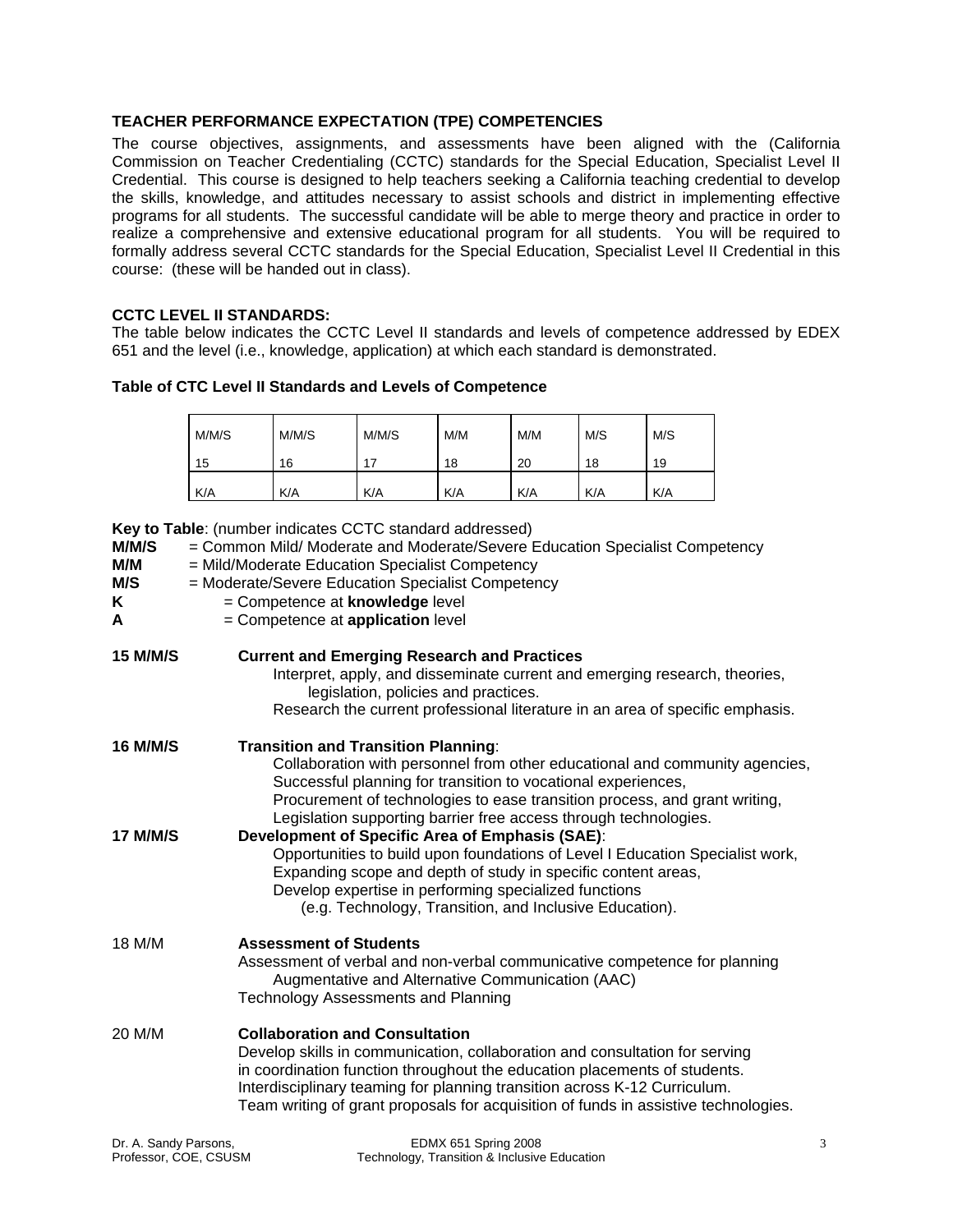| 18 M/S | <b>Advanced Communication Skills:</b><br>Demonstrates effective communication skills for networking and collaborating.<br>Team building and facilitation for transition,<br>Team building and planning for infusion of technologies for curriculum support,<br>Development of professional presentations.<br>Development of grant proposals.                                    |
|--------|---------------------------------------------------------------------------------------------------------------------------------------------------------------------------------------------------------------------------------------------------------------------------------------------------------------------------------------------------------------------------------|
| 19 M/S | Leadership and Management Skills:<br>Demonstrates ability to work effectively within integrated service delivery models,<br>Participates in school restructuring and reform efforts to impact systems change.<br>Involvement in site-based decisions, restructuring and reform efforts.<br>Including students with mild/moderate/severe disabilities through use of technology. |

# **Task Stream Requirement:**

CCTC Standards for the Special Education Specialist Credential

The course objectives, assignments, and assessments have been aligned with the CCTC (California Commission on Teacher Credentialing) standards for the Level II Special Education Specialist Credential. This course is designed to help teachers seeking a California teaching credential to develop the skills, knowledge, and attitudes necessary to assist schools and district in implementing effective programs for all students. The successful candidate will be able to merge theory and practice in order to realize a comprehensive and extensive educational program for all students. You will be required to formally address the CCTC Standards for the Level II Mild/Moderate/Severe Special Education Specialist Credential listed in the Table below. You will be required to post artifacts and a reflection to address each required standard. Please see the table below for the artifacts to be posted to each standard. The format for the Reflective Essay, required for addressing each standard, appears on the last page of this syllabus. **You must complete all TaskStream postings in order to be cleared for your credential.**

| <b>CCTC Level II Standard</b>                                       | <b>Related Artifact to be Attached in Task Stream</b>                         |
|---------------------------------------------------------------------|-------------------------------------------------------------------------------|
| Standard 15 M/M/S<br><b>Current and Emerging Research Practices</b> | Specific Area of Emphasis Paper (SAE)                                         |
| Standard 16 M/M/S<br><b>Transition and Transition Planning</b>      | Reading Activities (Select one)<br>Posted Discussion Board Work on Transition |
| Standard 17 M/M/S<br>Development of Specific Area of Emphasis       | Specific Area of Emphasis Paper (SAE)                                         |
| Standard 19 M/S<br>Leadership and management Skills                 | Tech Grant Proposal Narrative                                                 |

# **EDEX 651: Advanced Technology, Transition, & Inclusive Education**

**NOTE:** All Task Stream postings must be completed in order to be cleared for the Level II Credential.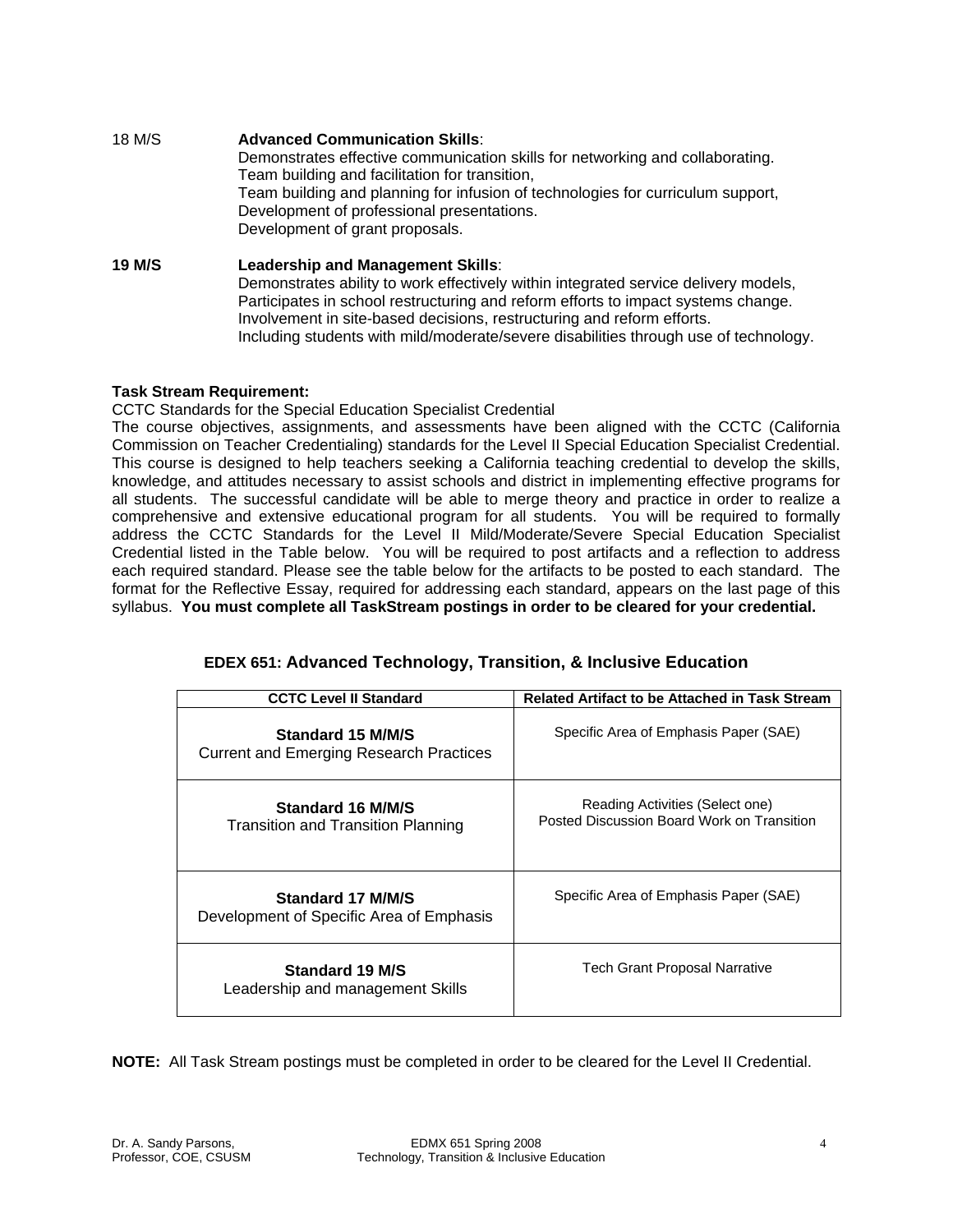# **COURSE OBJECTIVES:**

Students will:

- 1. demonstrate knowledge on current laws, policies, regulations, and funding sources for including technologies,
- 2. develop skills in the design of grant proposals including response to RFPs (Request for Proposal), basic planning, budgeting, writing grant proposals, and managing implementation of projects,
- 3 develop skills and practice in developing professional presentations using advanced software applications,
- 4. acquire a knowledge base and skills in facilitating transition across the K-12 continuum (preschool to elementary, elementary to middle school, middle to high school, high school) and also to postschool work, educational, and community experiences,
- 5 acquire knowledge and skills in the use of advanced technologies (hardware and software) with learners with diverse learning styles,
- 6. demonstrate knowledge of the application of augmentative and alternative communication (AAC) systems including nonsymbolic modes of communication (gestures, vocalizations, and eye gaze, body language and sign-symbol systems),
- 7. presentation of grants, projects, and research to classmates in professional format,
- 8. engage in problem solving and futures planning of including individuals with special learning needs and supported included instruction through the use of technologies.

# **PROFESSIONAL AND ADMINISTRATIVE REQUIREMENTS**

1. Attend all class sessions. Please call the instructor when you are unable to attend class or if you must be late. The CSUSM College of Education, which has an attendance policy that mandates a minimum attendance of 80% of face-to-face class sessions, requires these guidelines. Please inform your instructors in advance of any extenuating attendance circumstances.

2. Use "Person-first" language (e.g., "Student with Down Syndrome" rather than "Down Syndrome student;" must be used throughout all written and oral assignments and discussions.

3. Word-process all written documents. **Keep a copy of all of your work**. Proof of completion of all assignments is the responsibility of the student. Keep these records until you have received your grade. Also, you will want these copies for your records and for potential future use as professional portfolio entries. Keep a text document of all WebCT postings for your own records and for proof of completion.

4. Complete and hand in all assignments on the due dates for full credit.

5. Participate in class discussions and group activities and demonstrate positive interpersonal skills with classmates and guests. Participation points are assigned on the basis of participation, collegiality, collaborative effort, and professionalism in interactions with fellow students and the instructors and guest lecturers.

6. **Responsibility for obtaining handouts is that of the student**. If you are to miss class, be sure to select a class "buddy" to ensure that you receive handouts and information when you must miss class. You may wish to have the following information for your Buddy: Telephone, e-mail address, Fax number. Obtaining missed handouts is the responsibility of the student, get a buddy!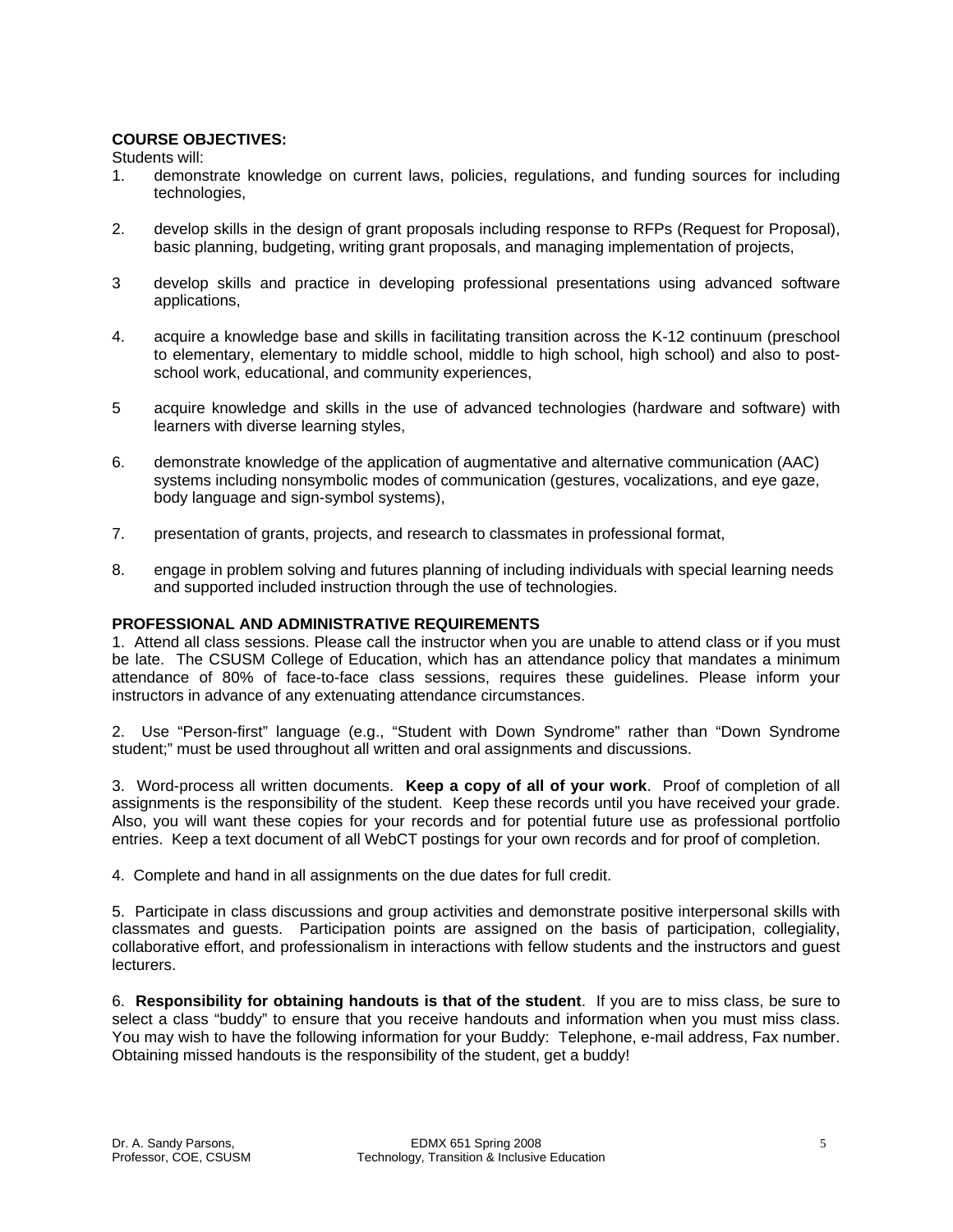7. **No Late Work is Accepted:** I do not accept late work. This includes assignments required in hard copy, as well as those to be posted to the discussion board in WebCT, or submitted online in WebCT using the assignments tool.

8. **I typically do not accept assignments sent my e-mail attachment.** Due to the large number of students in our classes I will not accept e-mail attachments of work that is due in hard copy in class. **\*NOTE:** If you have extenuating circumstances in your life, contact the instructor about missed classes or late work due to extreme circumstances.

9. **If you have extraordinary circumstances in your life which impact upon your attendance or assignments, please let us know. If you have any questions or concerns, please contact the instructor.** 

10. The UH 271 lab has been newly refreshed with Macintosh computers. **THERE MUST BE ABSOLUTELY NO FOOD OR DRINK (other than water in bottles) BROUGHT INTO THIS LAB!!!** You may have water bottles at the tables, but not near the computers. There will be participation point deductions for each breach of this policy.

# **ASSIGNMENT POLICY:**

Each assignment is due on the date indicated on the syllabus/course schedule. Keep a hard copy of each assignment turned in. Burden of proof of assignment completion is upon the student.

- I do typically not accept assignments as e-mail/course mail attachments or embedded within email/course mails. Seek prior permission in extenuating circumstances.
- I do not accept late work or late WebCT postings.
- Work submitted for credit in other courses (including masters thesis work) either at CSUSM or other institutions may not be submitted to meet EDEX 651 course requirements.
- Students are required to keep a copy of all work in case any work becomes lost. All proof of work accomplished is the responsibility of the student, including Discussion Board Postings within WebCT6. It is recommended that you compose in Word, and keep a running document of your work. You can copy and paste from Word into WebCT6.
- It is strongly advised that students keep up with the assignments from session to session as late work is not accepted.
- **Note**: Typically, no late work will be accepted, but if accepted due to extenuating circumstance, and at the instructor's discretion, point deductions will be applied.

 **If you have extraordinary circumstances in your life which will impact upon your attendance or assignments, please let us know. If you have any questions or concerns, please contact the instructor.**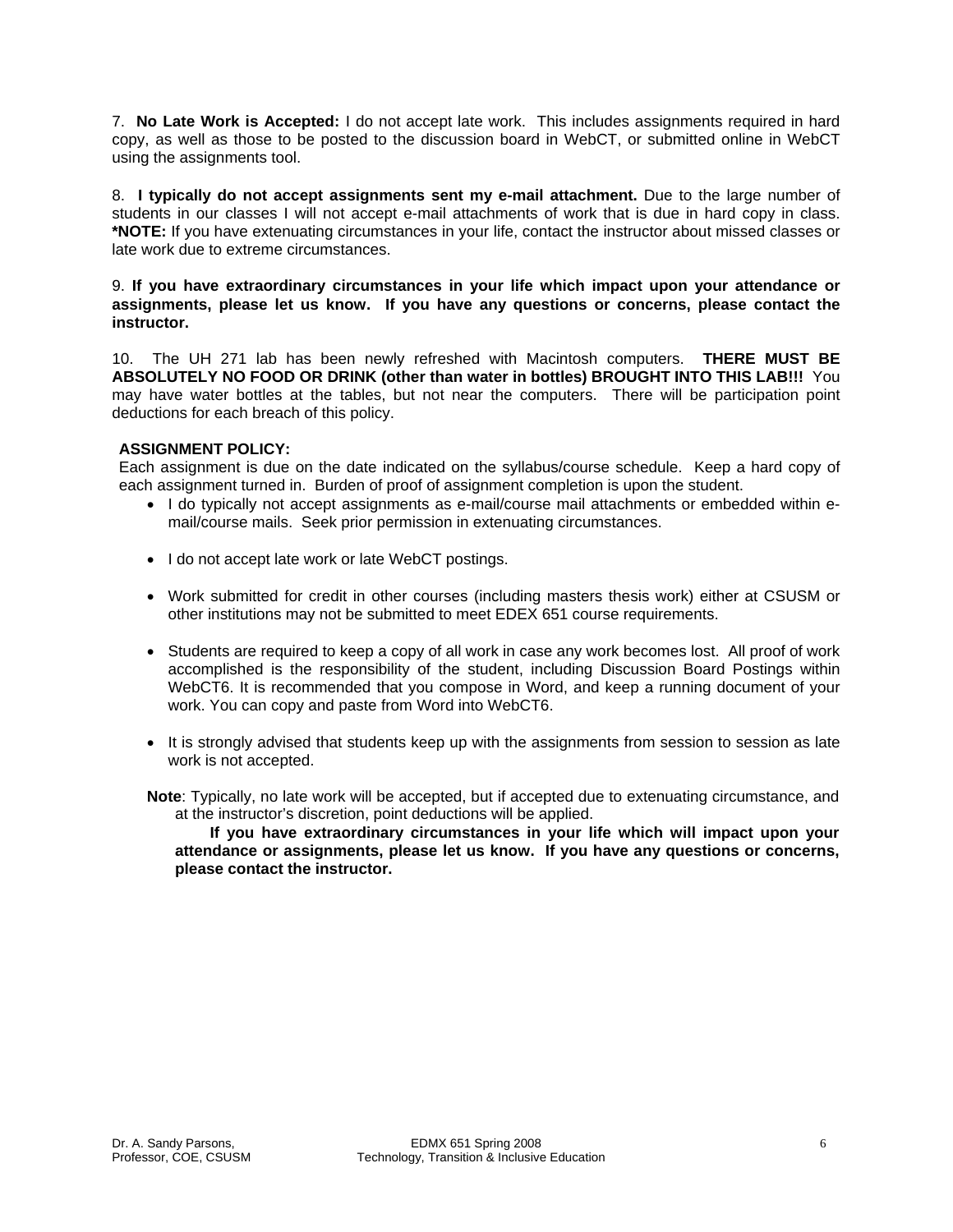# **ACADEMIC HONESTY POLICY: (be sure to read the CSUSM Academic Honesty Policy below)**

- Plagiarism of any type will result in a failing grade. All work in this course must be the original work of the individual credential candidate.
- Scanning of student work via Turnitin™ software may be used to verify student authorship and accurate citation of copyrighted materials or thoughts, ideas, and/or work of others.
- Assignments will be checked via Turnitin™ software for accuracy of citation and originality of work.
- The instructor may require that some assignments in the course be submitted via WebCT 6 using the built in Turitin™ software feature.
- Students making unauthorized copies of copyrighted materials or microcomputer software will receive a failing grade.

# **CSUSM ACADEMIC HONESTY POLICY**

"Students will be expected to adhere to standards of academic honesty and integrity, as outlined in the Student Academic Honesty Policy. All written work and oral assignments must be original work. All ideas/materials that are borrowed from other sources must have appropriate references to the original sources. Any quoted material should give credit to the source and be punctuated with quotation marks.

Students are responsible for honest completion of their work including examinations. There will be no tolerance for infractions. If you believe there has been an infraction by someone in the class, please bring it to the instructor's attention. The instructor reserves the right to discipline any student for academic dishonesty in accordance with the general rules and regulations of the university. Disciplinary action may include the lowering of grades and/or the assignment of a failing grade for an exam, assignment, or the class as a whole."

# **Plagiarism:**

As an educator, it is expected that each student will do his/her own work, and contribute equally to group projects and processes. Plagiarism or cheating is unacceptable under any circumstances. If you are in doubt about whether your work is paraphrased or plagiarized see the Plagiarism Prevention for Students website http://library.csusm.edu/plagiarism/index.html. If there are questions about academic honesty, please consult the University catalog.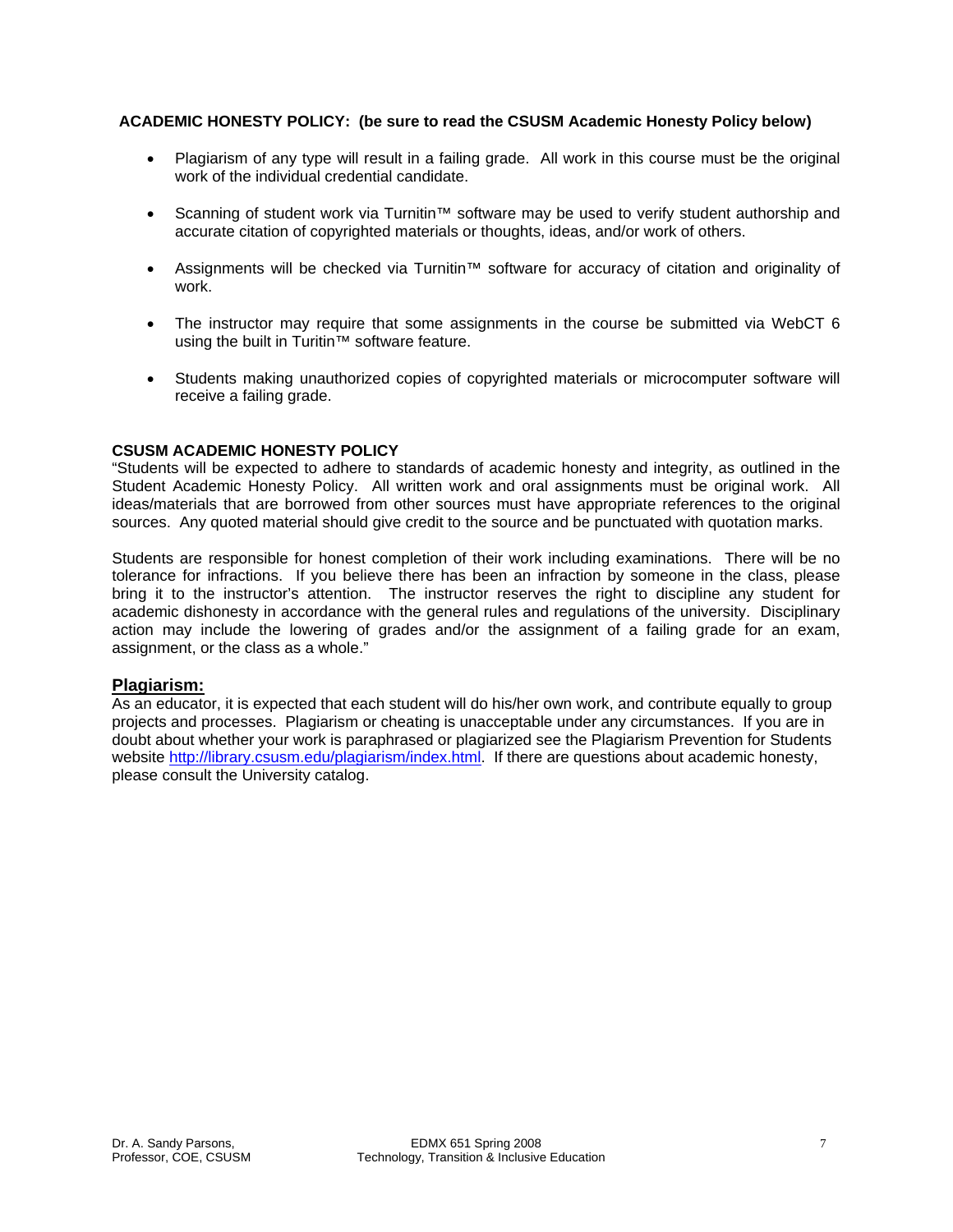**GRADING STANDARDS: (see also descriptors after each assignment listed above in the course requirements)** 

| A  | $93-100\%$ | А- | 90-92% |
|----|------------|----|--------|
| B+ | 87-89%     | в  | 83-86% |
| B- | $80 - 82%$ | C+ | 77-79% |

# **GRADING RUBRICS:**

#### **Criteria for Grading Student Performance in this Course:**

- A (Excellent): Performance at the highest level, showing sustained excellence in meeting all course objectives and requirements and exhibiting an unusual degree of intellectual initiative.
- B (Good): Performance at a high level, showing consistent and effective achievement in meeting course objectives and requirements.
- C (Satisfactory): Performance at an adequate level, meeting the basic objectives and requirements of the course.

**NOTE:** The minimum acceptable grade for a course in the sequence of professional education courses are C+ and a B average must be maintained.

#### **Criteria for Grading Student Performance on the assignments:**

- A (93%) Outstanding work on assignment, excellent syntheses of information and experiences, great insight and application, and excellent writing,
- B+ (83%) Completion of assignment in good form with good syntheses and application of information and experiences, writing is good,
- C+ (73%) Completion of assignment, adequate effort, and adequate synthesis of information and application of information and experiences, writing is adequate.

## **ACADEMIC REQUIREMENTS:**

## **Participation:**

**Please note the College of Education Attendance policy stated on page two of this syllabus.** 

## **Participation (10 points maximum/class X 16 sessions = 160 points maximum).**

Points are awarded for both on campus and the asynchronous online WebCT6 sessions. Regular, punctual attendance it is critical and expected in the teaching profession. Because this class is participatory in nature, the experiences and discussions are difficult to recreate. To reinforce our commitment to developing interpersonal skills, students are expected to arrive on time; return from break on time; stay for all of the class; and fully participate and cooperate with classmates, instructors, and guests. A class participant who arrives late, departs early, or engages a "non-collaborative" behavior will receive less than the maximum points for that given class session.

All WebCT postings are due by the date/time listed on the course schedule. Late postings will not be accepted and will also incur a 10 point deduction for lost participation on the discussion board.

**NOTE:** be sure to check your course mail and the WebCT6 homepage of the course prior to coming to class. If class is canceled for any reason, notice will be posted via WebCT6.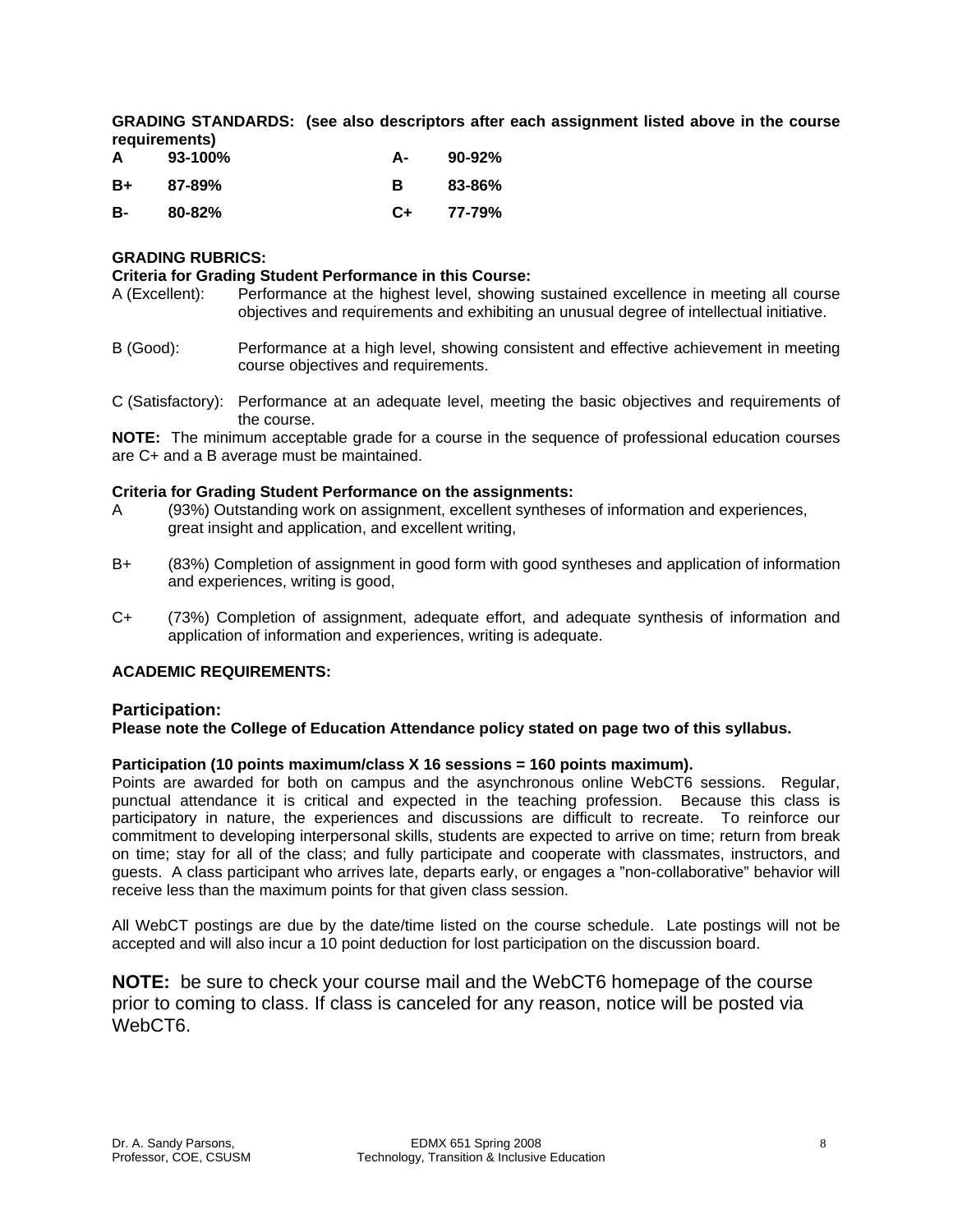# **Criteria for Grading Participation**:

Participation points will be assigned on the following criteria:

- collaborative cooperation in all labs, classes, and group assignments;
- enthusiasm for the content and activities;
- respect for the professor, classmates, and guest speakers at all times;
- patience and flexibility with the technology;
- appropriate use of the lab, hardware and software;
- respect for the lab environment and equipment;
- **absolutely no food or drink (other than bottled water at the tables) in the lab**.

#### **Technology Grant Project: (100 points, group work)**

#### **Specific Area of Emphasis (SAE) (100 points, individual work)**

#### **Reading Activities: (4 @ 30 points each = 120 points)**

 There are four Reading Activities (RAs) which address the reading in the Transition text. These activities are included in the Bound Reader for this course.<br>The RAs will be submitted via the Assignments Tool in WebCT 6. Be sure to use Word.

# **Web Based Components of Course: (210 points)**

## **WBI discussion board prompts (6 weeks X 30 = 180)**

 There will be a series of Discussion Board (DB) prompts for your reflection and response. This includes points for responses to the postings of colleagues when required.

 **Course Reflection: (30)** to be posted to WebCT

#### **Technology Labs: (60 points)**

 Three labs @ 20 points each for 60 points. This includes a field visit to the San Diego United Cerebral Palsy (UCP) Assistive Technology Lab.

#### **Task Stream Postings: (50 points)**

Each student must post a reflection (the format appears on page 14 of the syllabus) and at least one artifact for each CCTC Special Education Specialist Credential standard to be addressed in EDEX 651. The specific standards to be addressed in EDEX 651 and the related artifacts are listed in the Table on page 4 of this syllabus. Each student must have a Task Stream account. **All postings must be completed in order to be cleared for the Level II Credential.**

## **Criteria for Grading and Professional Expectations for WebCT work including Discussion Board (DB) Postings:**

- **Never give your password to anyone else or allow anyone else to access this course using your password**.
- Post your response to the Discussion Board (DB) Prompts at the beginning of the week in which they are required. You may not post these as attachments.
- All postings must be written in professional and respectful language.
- Use person first language.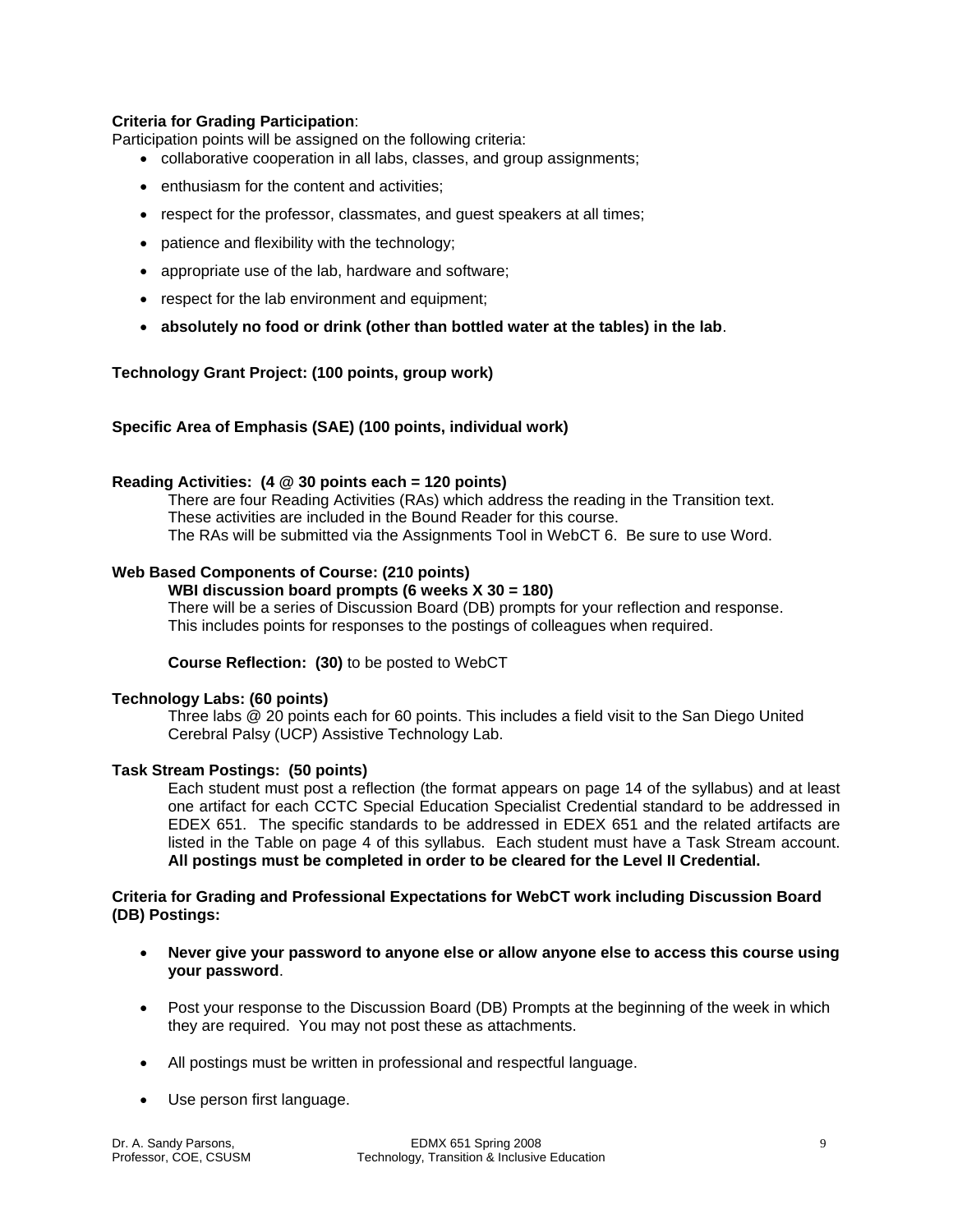- We recommend that you compose off-line before posting and then paste your responses into the discussion board. **Keep a copy of your original work in Word®, so that if postings become lost you have proof of your work**. **Please note that all campus lab PCs now have Office 2007.**
- Read the postings of your colleagues (towards the middle of that week) and post required responses to the posting of others as indicated in the Professor's prompts.
- Be sure your responses are well thought out prior to posting your responses.
- Be sure to post your all responses by the due date on the course schedule.
- Respect the opinions of others, and respond collegially.
- Check the Announcement block in the course Home Page each week for directions and announcements. If class is to be canceled a message will be posted on the Home Page or sent via WebCT6 course mail.
- All communications by E-mail will be via the Course Mail tool in WebCT6.
- I typically do not respond to course mail on the weekends.
- Check your Course Mail at least once per week, and **always before coming to class**.
- All work in WebCT postings must be the original work of the student. Do not post large blocks of quoted text from websites, re-phrase the essential information in your own words.
- All quoted text/information from printed or web-based information must be enclosed in quotation marks and the source must be identified to indicate it is the work of another.
- Turnitin.com may be used to check the authorship of the postings in WebCT. Be sure to reference all of your work when quoting writing/text that is not your own.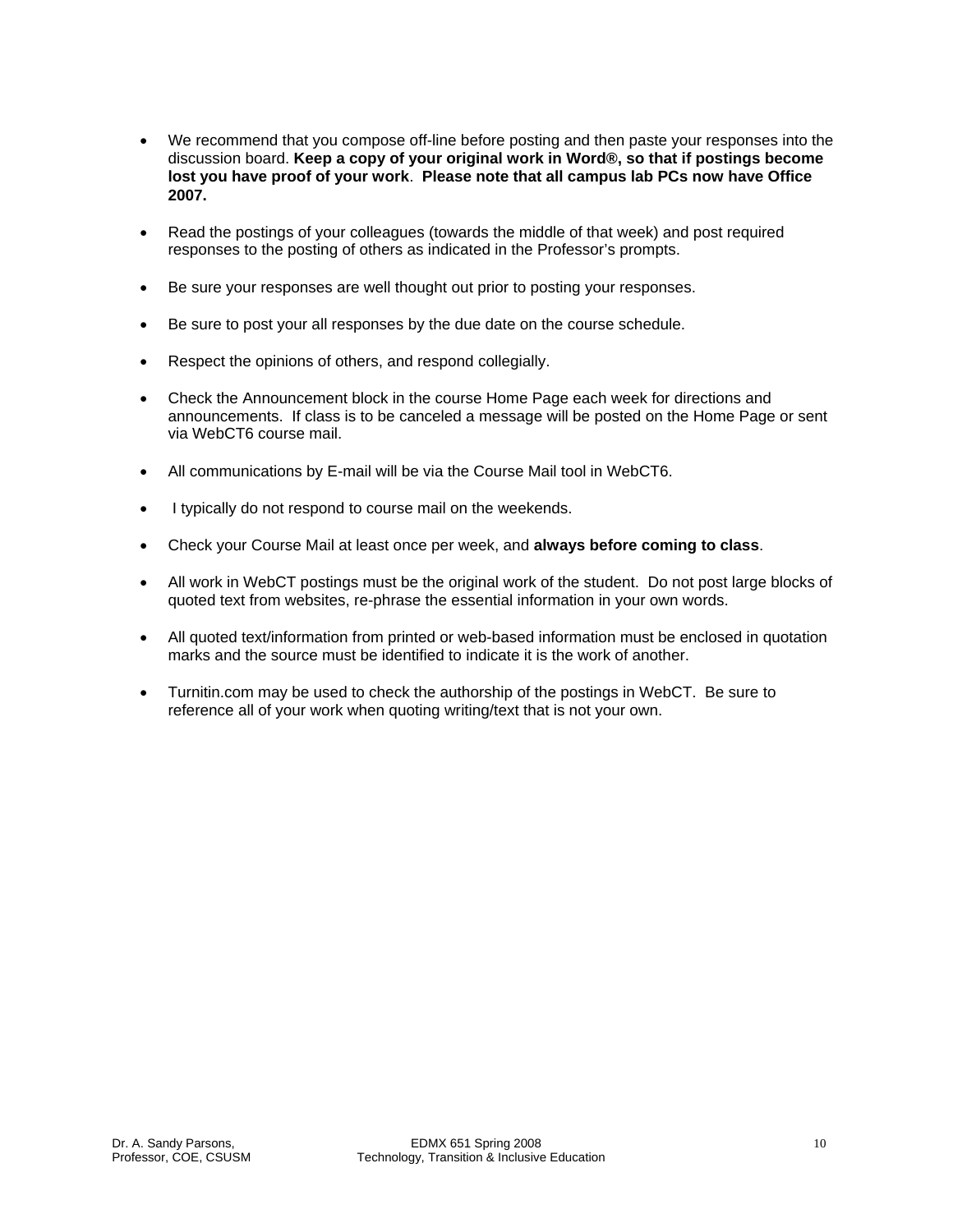# **Academic Requirements EDEX 651 Spring Semester 2008**

| <b>Participation &amp; Assignments</b>                                            | <b>Notes</b>                                                                                                                                                                                       | <b>Points</b> |
|-----------------------------------------------------------------------------------|----------------------------------------------------------------------------------------------------------------------------------------------------------------------------------------------------|---------------|
| <b>Participation (160)</b>                                                        | (16 sessions $@$ 10 points = 160 points)<br>(includes six WebCT sessions)                                                                                                                          | 160           |
| <b>Technology Grant Project (100)</b><br>(Group Work)                             | This is a group project including literature and<br>web site research and review with annotations.                                                                                                 | 100           |
| <b>SAE: Developing an Specific Area</b><br>of Emphasis (100)<br>(Individual Work) | This is an individual project including literature<br>and web<br>site research and review with<br>annotations.<br>You must post a draft to Turnitin via WebCT6<br>before submitting final version. | 100           |
| <b>Reading Activity Assignments</b><br>(120)<br>(Individual Work)                 | This is an individual assignment, do not quote<br>large blocks of text from the textbook, write in<br>your own words.                                                                              |               |
| Reading Activities $1 - 4$<br>on the text book                                    | Four Reading Activities @ 30 points each<br>Submitted via the Assignments Tool in WebCT6                                                                                                           | 120           |
| WebCT Work: (210)<br>(Individual Work)                                            |                                                                                                                                                                                                    |               |
| <b>Discussion Board</b>                                                           | *Six sessions $@$ 30 points = 180 points<br>Includes response to colleagues                                                                                                                        | 180           |
| <b>Course Reflection</b>                                                          | Submitted on line (30 points)                                                                                                                                                                      | 30            |
| <b>Technology labs (60)</b>                                                       |                                                                                                                                                                                                    |               |
| Three labs including a field visit                                                | Three labs @ 20 points each for 60 points.<br>This includes a field visit to the SD UCP AT lab<br>Be sure to turn in your lab sheet for each lab                                                   | 60            |
| <b>Task Stream Postings (50)</b><br>(Individual Work)                             |                                                                                                                                                                                                    |               |
| Postings for level II Standards                                                   | This assignment will be discussed in class                                                                                                                                                         | 50            |
|                                                                                   | Each student must have a Task Stream Account<br>These postings must be completed to clear your<br>Level II Credential.                                                                             |               |
|                                                                                   | Total:                                                                                                                                                                                             | 800           |

\*All Discussion Board Postings must be done by the date/time listed on the course schedule. Late postings will not receive credit and will also incur a loss of 10 participation points. All work must be the original work of the student.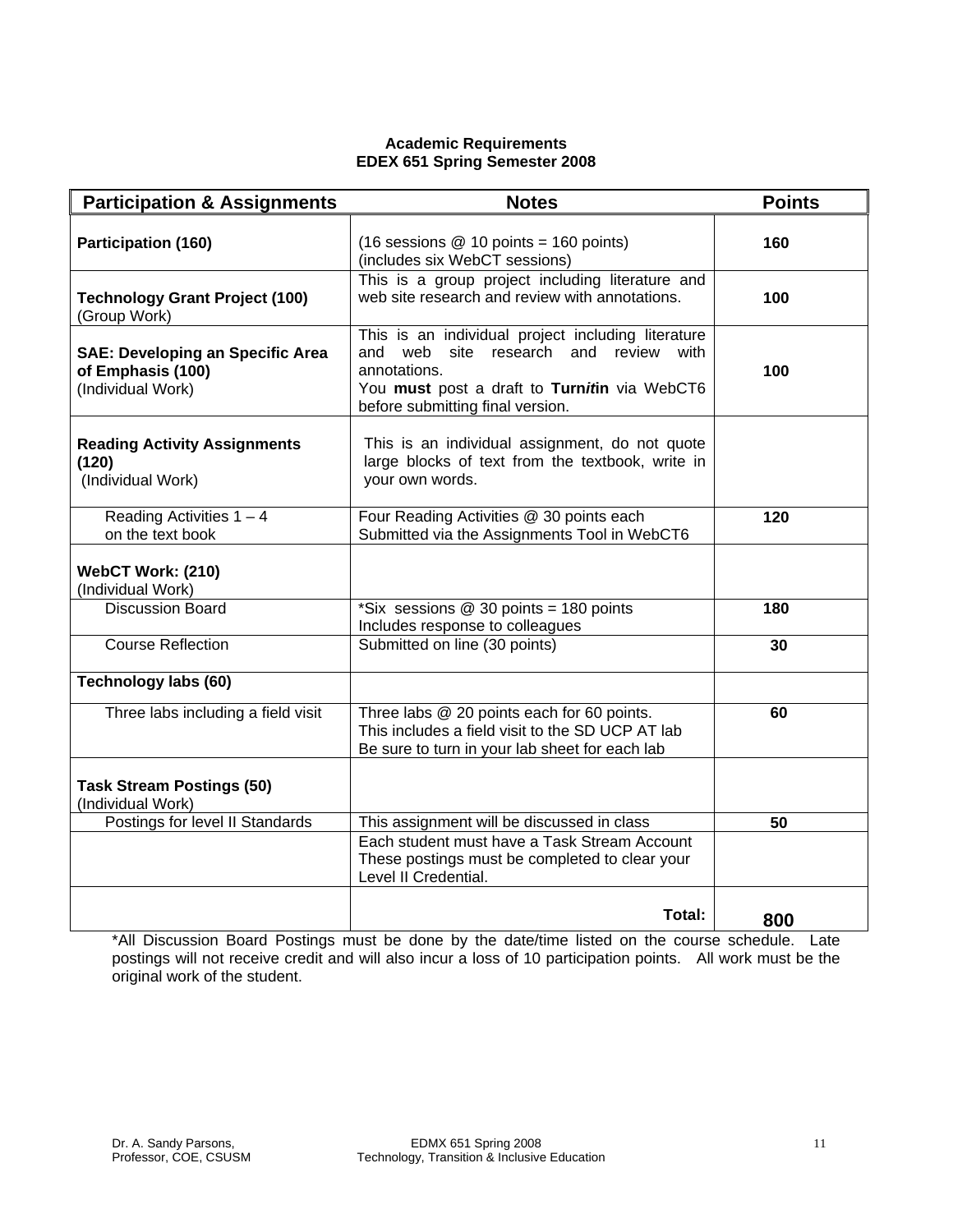## **COURSE SCHEDULE EDEX 561: Technology, Transition, and Inclusive Education University Hall 271; Tuesdays: 5:30 p.m. to 8:15 p.m.**

**The course schedule will be handed out the first night of class on January 22, 2008.**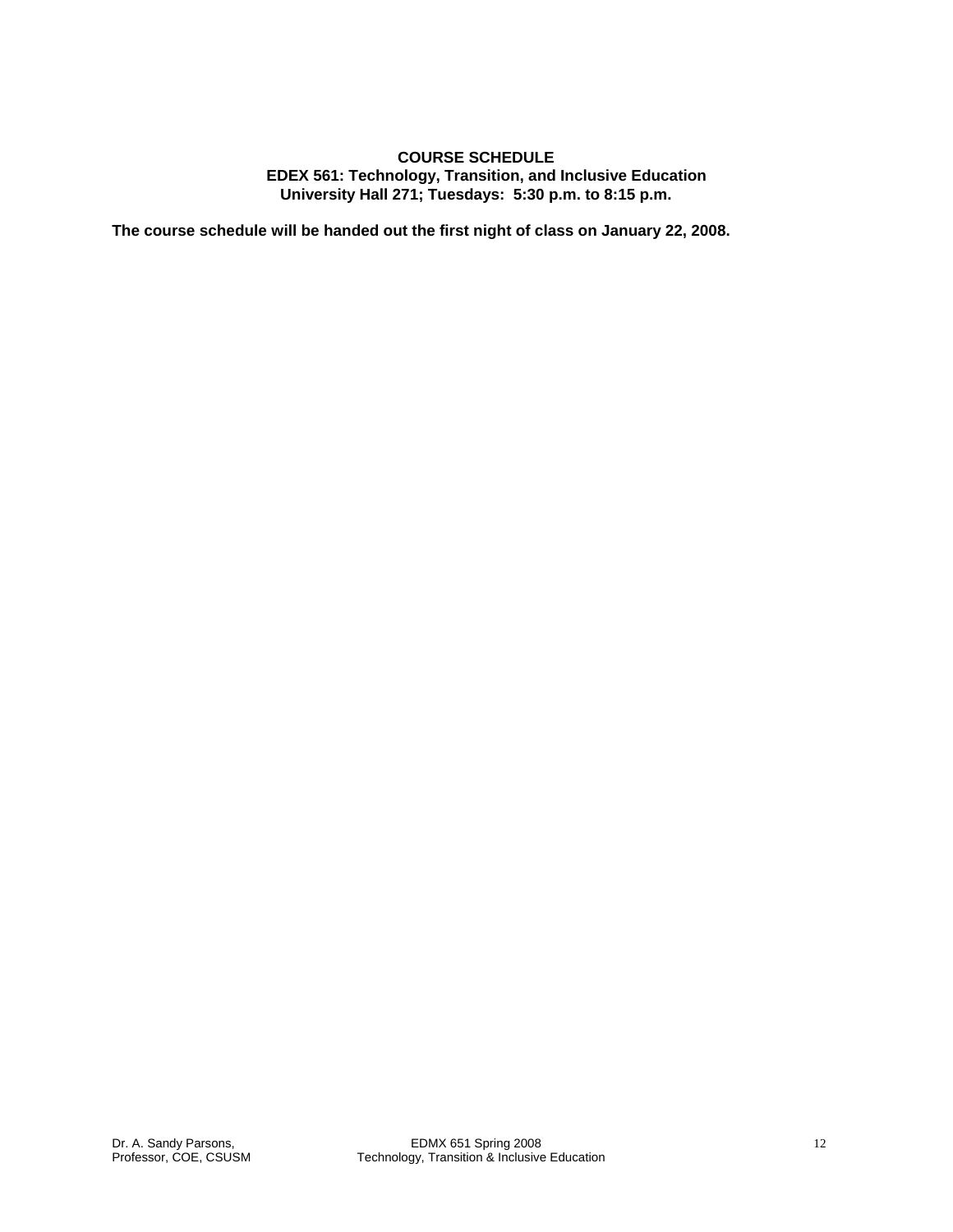# **SB 2042 - AUTHORIZATION TO TEACH ENGLISH LEARNERS COMPETENCIES**

| PART 1:<br><b>LANGUAGE STRUCTURE AND</b><br>FIRST- AND SECOND-LANGUAGE                                                                          | PART 2:<br><b>METHODOLOGY</b><br>OF BILINGUAL, ENGLISH                                                                      | PART 3:<br><b>CULTURE AND</b><br><b>CULTURAL DIVERSITY</b>                                          |  |
|-------------------------------------------------------------------------------------------------------------------------------------------------|-----------------------------------------------------------------------------------------------------------------------------|-----------------------------------------------------------------------------------------------------|--|
| <b>DEVELOPMENT</b>                                                                                                                              | <b>LANGUAGE DEVELOPMENT,</b><br><b>AND CONTENT INSTRUCTION</b>                                                              |                                                                                                     |  |
| I. Language Structure and Use:<br><b>Universals and Differences</b><br>(including the structure of English)                                     | I. Theories and Methods of Bilingual<br><b>Education</b>                                                                    | <b>I. The Nature of Culture</b>                                                                     |  |
| A. The sound systems of language<br>(phonology)                                                                                                 | A. Foundations                                                                                                              | A. Definitions of culture                                                                           |  |
| <b>B.</b> Word formation (morphology)                                                                                                           | B. Organizational models: What works for<br>whom?                                                                           | <b>B.</b> Perceptions of culture                                                                    |  |
| C. Syntax                                                                                                                                       | C. Instructional strategies                                                                                                 | C. Intra-group differences (e.g., ethnicity,<br>race, generations, and micro-cultures)              |  |
| D. Word meaning (semantics)                                                                                                                     | II. Theories and Methods for Instruction<br>In and Through English                                                          | D. Physical geography and its effects on<br>culture                                                 |  |
| E. Language in context                                                                                                                          | A. Teacher delivery for both English<br>language development and content<br>instruction                                     | E. Cultural congruence                                                                              |  |
| F. Written discourse                                                                                                                            | B. Approaches with a focus on English<br>language development                                                               | II. Manifestations of Culture: Learning<br><b>About Students</b>                                    |  |
| G. Oral discourse                                                                                                                               | C. Approaches with a focus on content<br>area instruction (specially designed<br>academic instruction delivered in English) | A. What teachers should learn about their<br>students                                               |  |
| H. Nonverbal communication                                                                                                                      | D. Working with paraprofessionals                                                                                           | <b>B.</b> How teachers can learn about their<br>students                                            |  |
| I. Language Change                                                                                                                              |                                                                                                                             | C. How teachers can use what they learn<br>about their students (culturally responsive<br>pedagogy) |  |
| II. Theories and Factors in First- and<br><b>Second-Language Development</b>                                                                    | III. Language and Content Area<br><b>Assessment</b>                                                                         | <b>III. Cultural Contact</b>                                                                        |  |
| A. Historical and current theories and models<br>of language analysis that have<br>implications for second-language<br>development and pedagogy | A. Purpose                                                                                                                  | A. Concepts of cultural contact                                                                     |  |
| B. Psychological factors affecting first- and<br>second-language development                                                                    | <b>B.</b> Methods                                                                                                           | <b>B.</b> Stages of individual cultural contact                                                     |  |
| C. Socio-cultural factors affecting first- and<br>second-language development                                                                   | C. State mandates                                                                                                           | C. The dynamics of prejudice                                                                        |  |
| D. Pedagogical factors affecting first- and<br>second-language development                                                                      | <b>D.</b> Limitations of assessment                                                                                         | D. Strategies for conflict resolution                                                               |  |
| E. Political factors affecting first- and second-<br>language development                                                                       | E. Technical concepts                                                                                                       | IV. Cultural Diversity in U.S. and CA.                                                              |  |
|                                                                                                                                                 |                                                                                                                             | A. Historical perspectives                                                                          |  |
|                                                                                                                                                 |                                                                                                                             | <b>B.</b> Demography                                                                                |  |
|                                                                                                                                                 |                                                                                                                             | C. Migration and immigration                                                                        |  |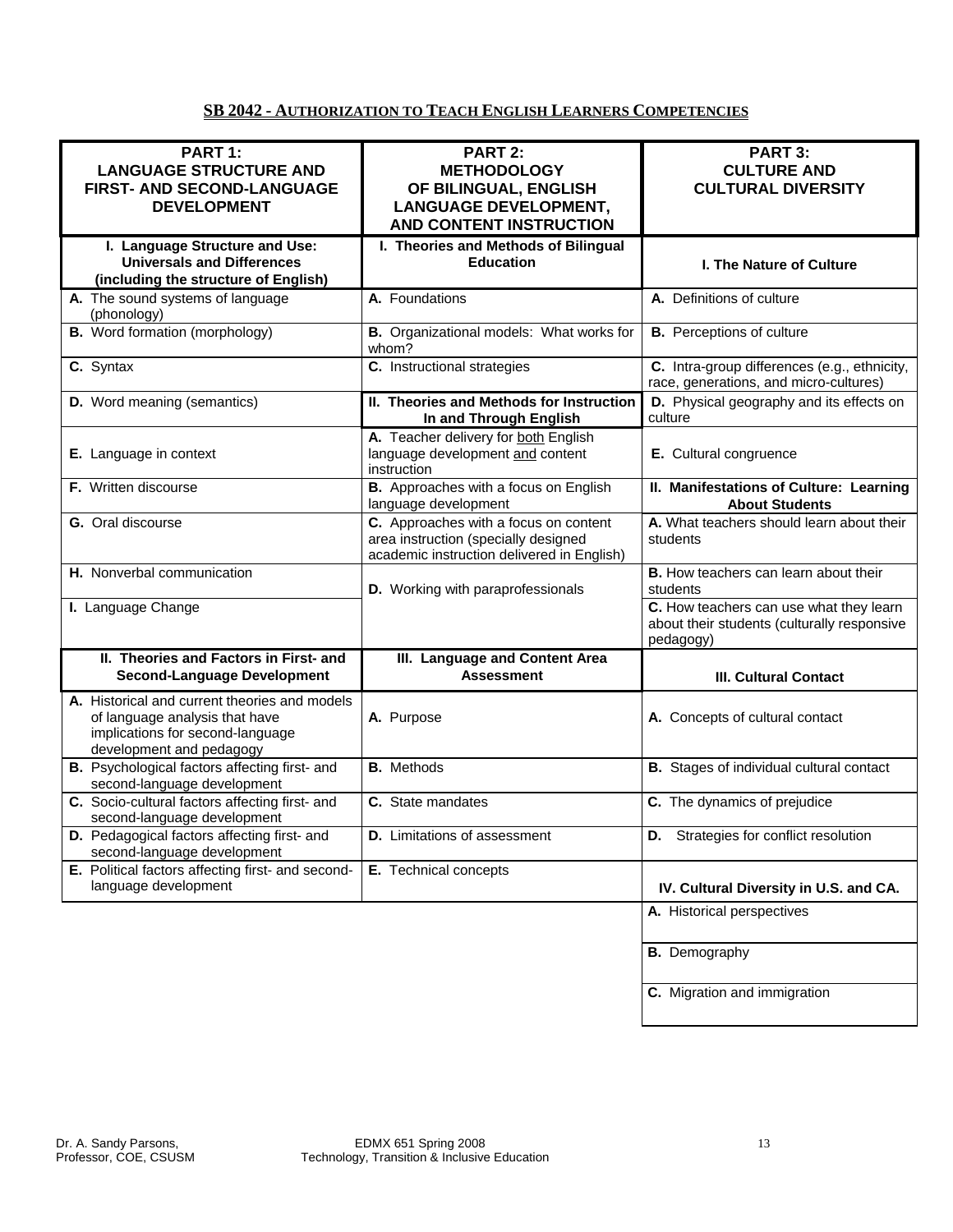# **TASKSTREAM GUIDELINES FOR LEVEL II STANDARDS**

The purpose of the Level II portfolio that you create on TaskStream is to evidence how you meet each of the10 Level II Education Specialist standards. For each of the 10 Level II standards, your task is to write a cogent reflective essay and to post and describe artifacts that evidence your competence in meeting the standard. Each Level II standard is a performance standard. Thus, the artifacts you select will come from both your work as a special educator and from products generated in Level II courses.

Level II standards are threaded throughout Level II Education Specialist coursework and are addressed within and across courses. Although several Level II standards are addressed in each course, a given subset are assigned to each course. It is an expectation that by the end of each course you will have composed a first paragraph reflective narrative and posted at least one evidence for each standard assigned to the course. It is a further expectation that you will request feedback from your instructor for the assigned standards and respond to instructor requests for revisions. The course instructor will not evaluate your response to a standard. An evaluation of your entire portfolio is performed at the end of your Level II studies by your EDEX 661 Portfolio Review instructor. To be recommended for a Level II Professional Clear credential, entries for all 10 Level II standards must be judged complete (i.e., having a cogent narrative and at least three relevant artifacts with descriptions of how they evidence competence).

The Level II courses are expressly designed to assist you to evidence your competence with regard to the Level II standards. Take advantage of being in the class, by pausing, reflecting, and making TaskStream entries each semester as a routine part of course participation. This way when you enroll in EDEX 661 you will be all but done with your portfolio.

Each narrative must include at least the following components.

To assist you writing your reflective essay for each standard, the special education faculty members have agreed upon a paragraph structure to help guide you with your narrative response. State your ideas clearly and ground them in the evidence represented by your artifacts. We are looking for a vivid and robust explanation of what the artifact represents. For each standard, you must attach a minimum of three artifacts. You are strongly encouraged to provide additional evidences as artifacts, particularly for standards such as Standard 14, which includes such a broad array of elements.

Required 1st paragraph: Introduce the reader to the focus of your response as it relates to the Level II standard. Do NOT restate the standard. Instead, reflect upon and summarize what it is you know and are able to do that allows you to demonstrate proficiency with regard to the several elements of the standard.

Required 2nd paragraph: Explain how the first attached artifact evidences your competence with regard to the Level II standard. In what ways does this artifact illustrate your knowledge and skill regarding one or more elements of the standard?

Required 3rd paragraph: Explain how the second attached artifact evidences your competence with regard to the Level II standard. In what ways does this artifact illustrate your knowledge and skill regarding one or more elements of the standard in a way that is different from your first artifact?

Required 4th paragraph: Explain how the third attached artifact evidences your competence with regard to the Level II standard. In what ways does this artifact illustrate your knowledge and skill regarding one or more elements of the standard in a way that is different from your first two artifacts?

Final paragraph: Identify what you still want or need to learn with regard to this standard. In other words, set at least one professional goal for your future professional development or future practice with regard to the standard.